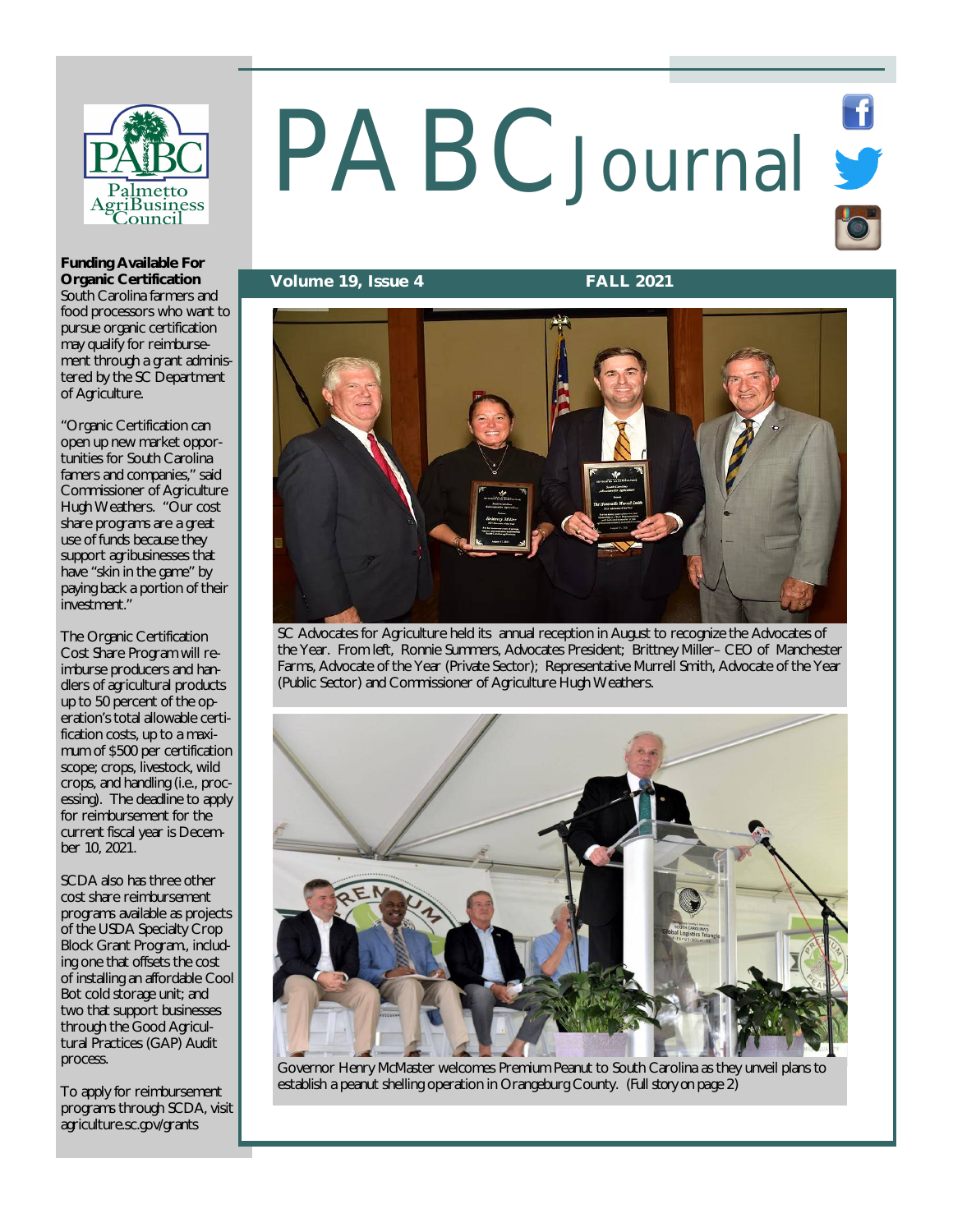#### **MEMBERS IN THE NEWS**

# **Premium Peanut Establishing Operations in Orangeburg County**

PABC member Premium Peanut, an innovative, grower-owned peanut shelling company, announced plans in September to establish operations in Orangeburg County. The \$64.3 million investment will create 130 new jobs.

Founded in 2014, Premium Peanut operates one of he newest and largest peanut shelling facilities in the world. The company began shelling peanuts in January 2016, with about 140,000 tons in shelling capacity. Through investments, efficiencies and growth, the company now has a plan capacity of 300,000 tons, which is about 10% of the U.S. peanut crop. Premium Peanut has made additional investments in cutting-edge technologies and enhancements, and added an oil mill, which opened in 2018.

"Premium Peanut is proud of the value we have been able to create for over 400 grower-owners, in addition to providing quality products to customers around the world," CEO Karl Zimmer said. " We are thrilled to expand our operations and establish our footprint in South Carolina"

Locating in Orangeburg County, S.C., Premium Peanut's new facility will provide more capacity and allow South Carolina peanut growers the opportunity to be a part of a cooperative model. This facility will build on the company's existing model, creating maximum value of every peanut for its grower-owners. Premium Peanut's customers consist of the major snack, candy and peanut butter manufacturers domestically, as well as customers in 30 countries around the world.

"In addition to creating jobs, Premium Peanut's new processing facility represents a dynamic value-added opportunity for South Carolina farmers," SC Commissioner of Agriculture Hugh Weathers said. "We're thrilled at the chance to expand peanut production in the state and welcome Premium Peanut's investment in our future."

Portions of the facility are expected to be operational by spring 2022. Growers interested in learning more should contact Palmetto Peanut Buying Point. Individuals interested in joining the Premium Peanut team should visit the company's careers webpage.

# **McCall Farms Makes Major Contribution to CAFLS for Vegetable Research**



From left– Commissioner Hugh Weathers, Woody Swink, Marion Swink, Thomas Hunter, Clemson President Jim Clements, Dr. Sandra Branham, Clemson; Henry Swink, McCall Swink, and CAFLS Dean Keith Belli.

PABC Board member **McCall Farms** contributed \$3 million to **Clemson's College of Agriculture, Forestry and Life Sciences** for critical vegetable research, establishing the McCall Farms Vegetable Breeding Endowment.

Guest speakers at the announcement held at the Pee Dee REC included Clemson President Jim Clements, CAFLS Dean Keith Belli, SC Commissioner of Agriculture Hugh Weathers, McCall Farms leadership team member Thomas Hunter and several others.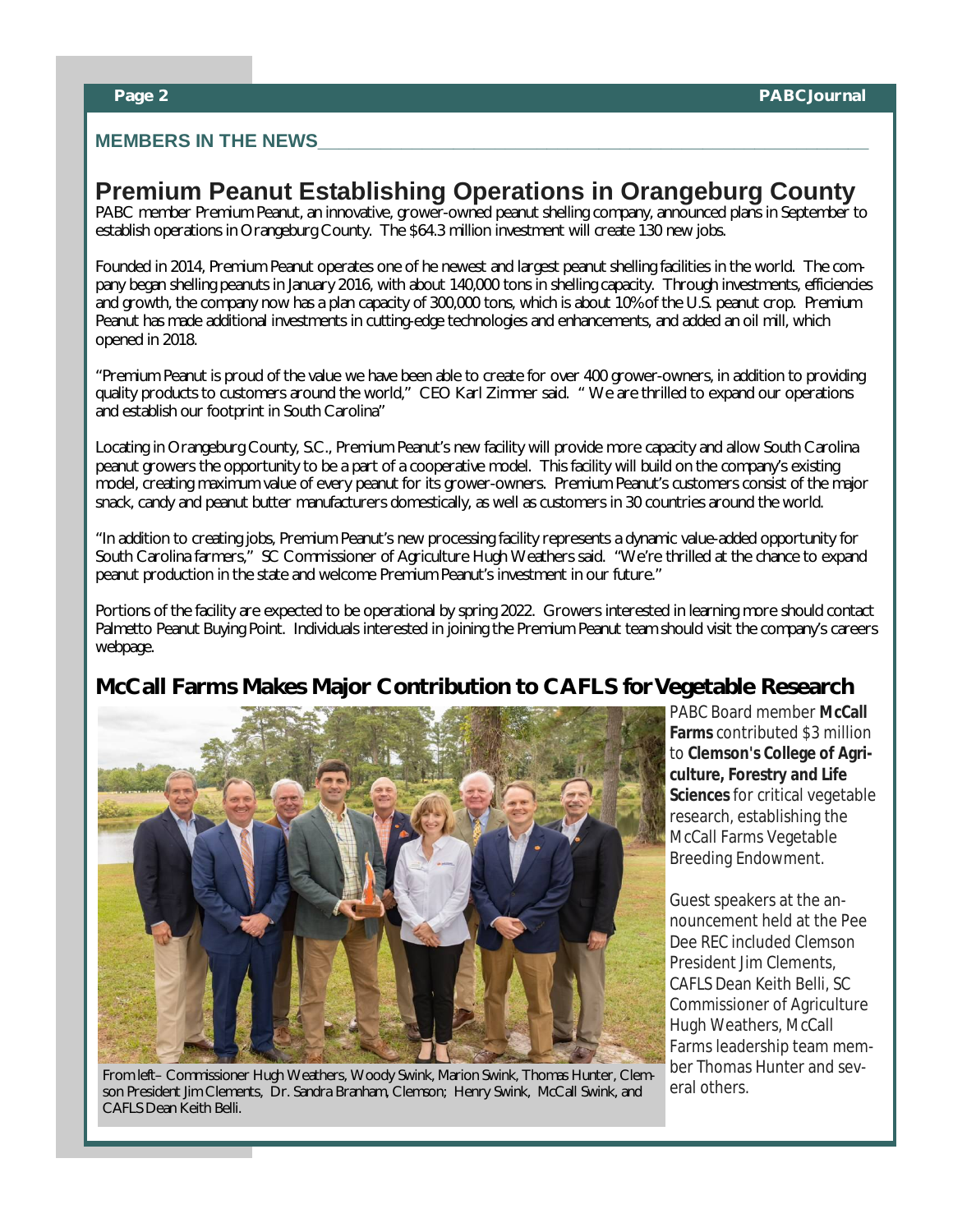# **Scott Phillips Elected Treasurer of National Association of State Foresters**



**State Forester Scott Phillips**

Congratulations to PABC Board member and SC State Forester Scott Phillips, who was recently elected treasurer of the National Association of State Foresters (NASF). The nation's state and territorial foresters elected a new slate of officers to the NASF's governing executive committee recently with Christopher Martin, state forester of Connecticut, assuming the helm of the organization. Scott will serve a 12-month term before ascending to the NASF vice presidency in 2022. He then will lead NASF as president in 2023.

Just a few days prior to being elected Treasurer of NASF,

Scott stepped down as the Outgoing Chair of the Southern Group of State Foresters and shared his farewell message and welcome to the new 2021/22 SGSF Executive Leadership Committee.

### **SCSU 1890 Collaborates with Governor's School for Agriculture on Teaching Project**

Two South Carolina agencies are joining together to train and prepare the next generation of leaders in agriculture. SC State University 1890 Research & Extension and the SC Governor's School for Agriculture at John de la Howe held a joint Memorandum of Agreement Signing Ceremony on September 22 to commemorate the partnership. at the School located in McCormick.

PABC member SC State 1890 serves as the primary outreach arm of the university and delivers research-based programs and solutions in agriculture, natural resources and conservation, youth development, food safety and security, family health and nutrition, community and economic development and education, innovation, and support.

The SC Governor's School for Agriculture, a residential high school, is the first statewide program of its kind in the nation for which students, grades 10<sup>th</sup>-12<sup>th</sup>, receive hands-on training in the fields of agriculture, agribusiness, forestry, land management, food science, and more.

As part of the collaboration, SC State will procure and install on the campus a high wind tunnel for teaching year-round production, and vertical farming towers. A summer immersion ag camp with an emphasis on STEM will also be held on the campus. The camp will be made available to limited resources youth to participate. Extension agents from the Upstate, Piedmont and Low Country SC State 1890 Extension regions will provide instruction.

"SC State 1890 Research & Extension is excited to partner with the SC Governor's School for Agriculture and to help expose students to the possibilities that exist within agriculture. The hoop house and vertical farming towers will introduce the future of farming to students. By integrating science, engineering, mathematics, and technology in our programming, we hope to further inspire students to create new ways of providing leadership in the food and fiber industries," said Dr. Louis Whitesides, vice president and executive director for SC State 1890.

As the premier ag education program in the state, Tim Keown, president for the SC Governor's School for Agriculture said the partnership will enhance student learning and make a positive impact among students.



Dr. Louis Whitesides, VP and Executive Director for SC State 1890, talks about the partnership with the Governor's School for Agriculture at John de la Howe.